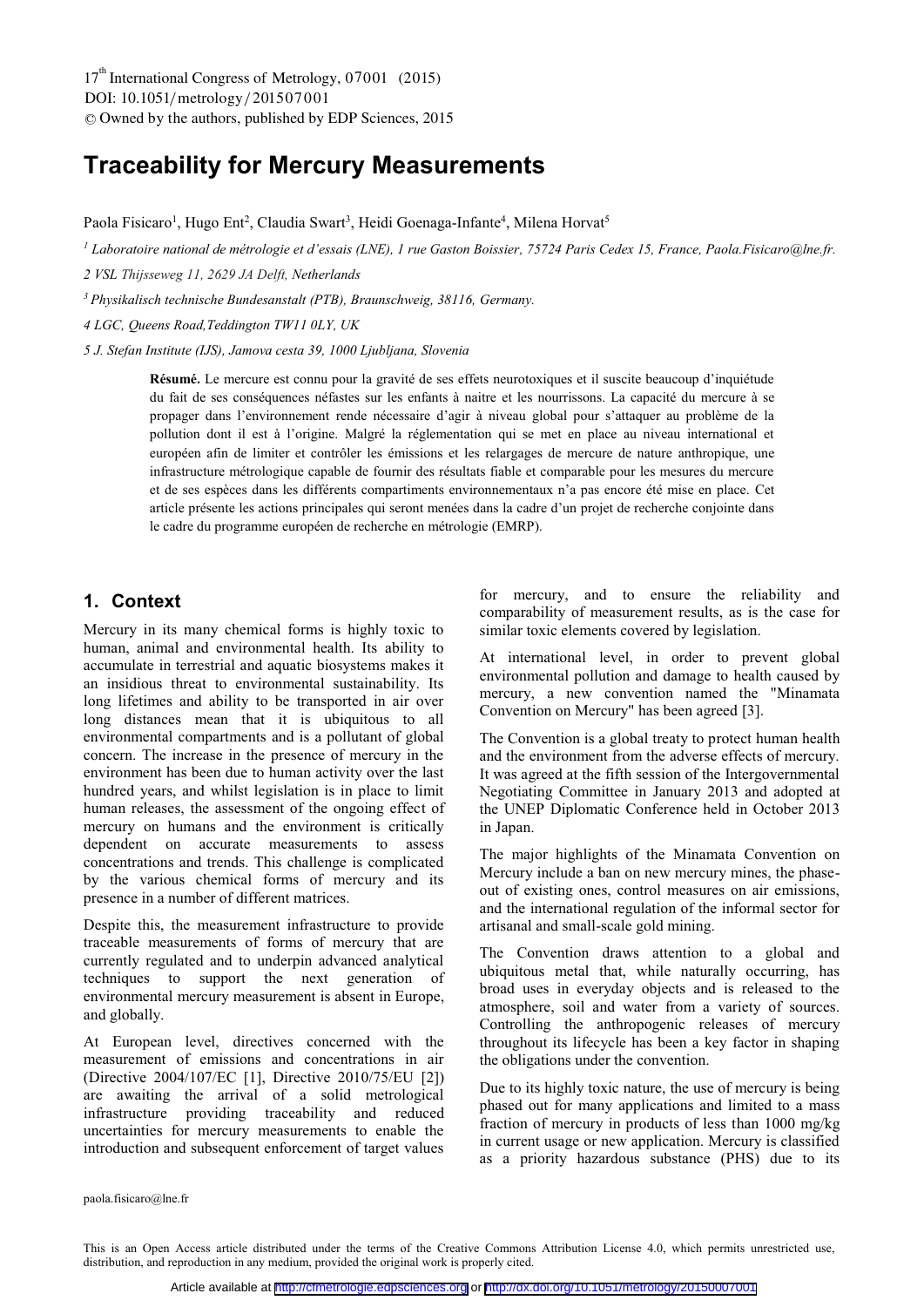persistent, bio-accumulative and toxic properties. For PHS, European Member States are legally obliged to progressively reduce discharges, emissions and losses to zero within the next 20 years. Unfortunately mercury is still entering the European environment in large amounts and with large uncertainties. It is also entering via transboundary transport from other parts of the world. Because of the global transport of mercury, releases in other parts of the world are as important to Europeans as domestic emissions. In the UNEP 2013 document "Global Mercury Assessment" the global emissions to air from anthropogenic sources were estimated at 1960 tonnes in 2010 [4]. Despite recent progress in improving the available knowledge base, these emissions estimates still have large uncertainties, giving a range of between 1010 and 4070 tonnes. Other potentially important sectors identified as emitters, whose effect has not yet been quantified, include the use of mercury in vinylchloride monomer production, secondary metals production and ferro-alloys, oil and gas extraction, and transport.

Overall, indications are that mercury emissions from industrial sectors have increased again since 2005; and without improved pollution controls or other actions to reduce mercury emissions, mercury emissions are likely to be substantially higher in 2050 than they are today.

### **2. Objectives of the Joint Research Project "Traceability for Mercury Measurements"**

In this context, a Joint Research Project (JRP) entitled "Traceability for Mercury Measurements" (MeTra) started in October 2014 in the frame of the European Metrology Research Programme (EMRP) [5]. The project gathers 10 National Metrology Institutes and Designated Institutes from 7 European Countries, as well as 3 academic teams from 3 European Countries.

The project aims to address the following scientific and technical objectives:

- - To develop a calibration infrastructure enabling the traceable assessment of mercury in air to support European legislation for gaseous emissions and air concentrations and as part of the global mercury observing system.
- - To develop a metrological in-line measurement method and calibration infrastructure enabling the traceable assessment of mercury thresholds specified in European legislation and as part of the global mercury observing system for continuous and semi-continuous Hg(0) and Hg(II) measurement in (harsh) matrices like stationary source emissions or liquid media, including the use of sensor technology.
- - To develop a metrological infrastructure for emerging requirements in mercury science such as the evaluation of mercury concentrations in indoor air from the use of mercury containing compact fluorescent lamps.
- - To develop primary measurement procedures for mercury speciation in water and biota in order to improve mercury monitoring through the aquatic ecosystems and support European legislation [6, 7]. This will include the evaluation of transformation artefacts associated with sample collection and preparation, in order to minimise species conversion post-sampling.
- - To develop and accurately perform bulk and compound specific isotope signature measurement methods for Hg(0) and Hg species.
- - To develop and accurately perform light element (carbon) isotope ratio analyses in organo-Hg species in order to detect contaminant transformations and migration.

Furthermore, this project will investigate unique samples from the German Environmental Specimen Bank (ESB) that document large mercury concentration changes over the last decades. The analysis will employ the procedures developed and validated by the JRP to identify and track the sources and pathways of mercury in the environment. This will add significant value to the collection held under the ESB whilst also demonstrating the outputs of the JRP on real samples.

Specifically, the project aims to provide traceable assessment of mercury concentrations against those specified in European legislation, and as part of the global mercury observing system, through the development of a calibration infrastructure using an innovative primary mercury standard. The impact of this will be the validation of regional and global scale atmospheric mercury models that are used in the evaluation of different policy options for reducing mercury pollution impacts on human health and ecosystems.

Comparable and validated procedures will be enabled for continuous and semi-continuous Hg(0) and Hg(II) measurement in matrices like stationary source emissions particularly relevant to industrial sectors and the management of mercury contaminated sites, which will provide reliable calibration practices for in-line/in-situ methods and ensure faster measurement and comparable results.

Traceable methods for indoor mercury measurements will be implemented as part of the emerging requirements in mercury exposure from the use of mercury containing compact fluorescent lamps (CFLs). The impact of this will be the provision of consistent measurement data, which will support the implementation of EU Directive 2002/95/EC (RoHS Directive) [8].

Traceable measurements with uncertainty statements for mercury species in water and biota will also be provided, improving the limit of quantification and the measurement uncertainties of mercury monitoring and observing systems up to about one order of magnitude, as in the case of water, in order to understand temporal and spatial patterns of mercury transport and deposition to, and evasion from, terrestrial and aquatic ecosystems.